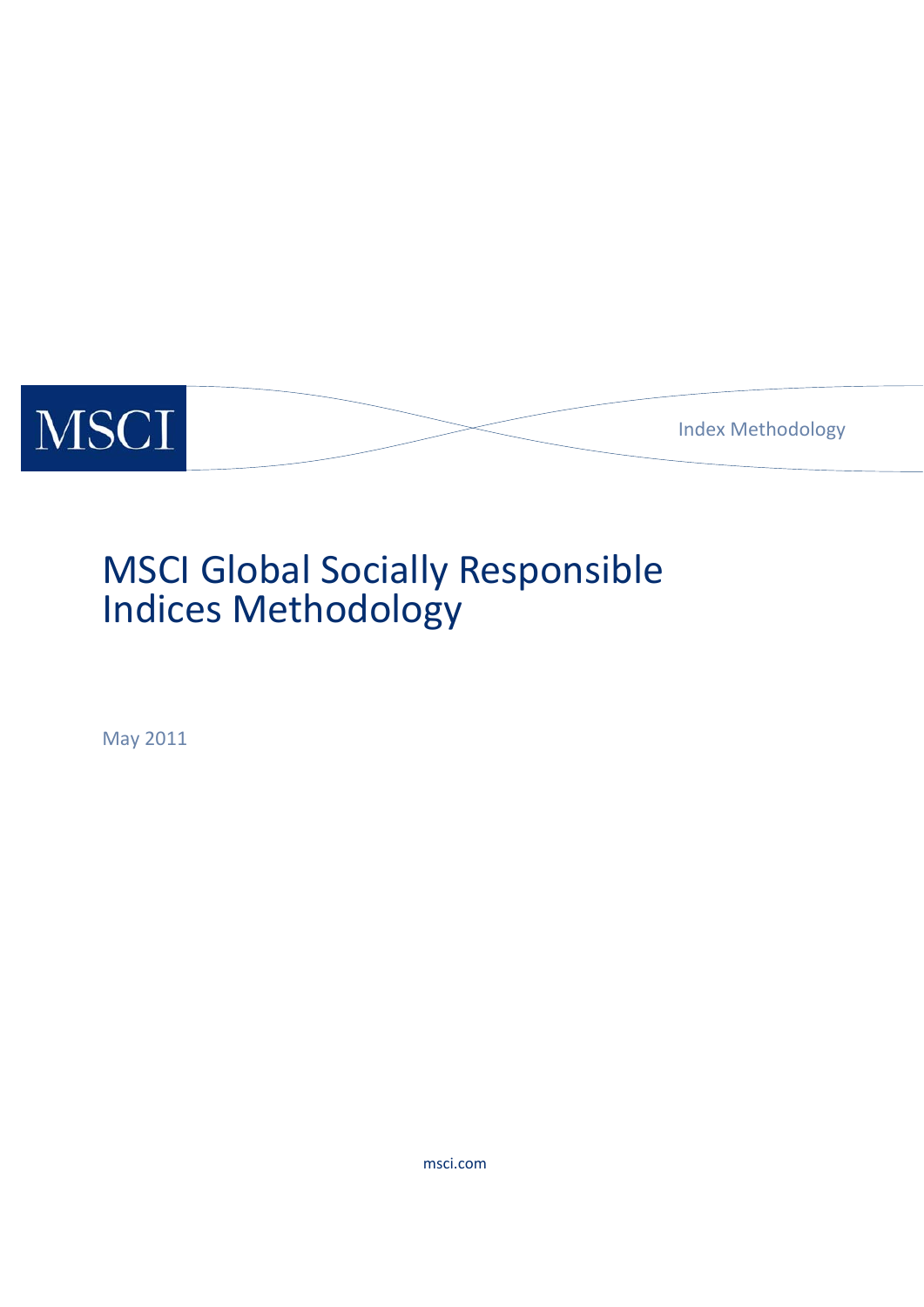### 1. Introduction

Globally, investors are increasingly seeking to invest in accordance with their values—such as religious beliefs, moral standards, or ethical views. Examples of such beliefs are avoidance of sin stocks, respect for human rights, adherence to an international normative standard such as UN Global Compact, etc.

The MSCI Global Socially Responsible indices exclude companies that are inconsistent with specific values based criteria. Additionally, these indices target companies with high Environmental, Social and Governance (ESG) ratings relative to their sector peers, to ensure the inclusion of the best‐of‐class companies from an ESG perspective. Further, these Indices aim to target sector weights that reflect the relative sector weights of the underlying MSCI Global Investable Market Indices to limit the systematic risk introduced by the ESG selection process. Overall the MSCI Global Socially Responsible indices target coverage of 25% of the underlying index.

Currently MSCI constructs MSCI Global Socially Responsible Indices for the Standard size‐segment in all Developed Markets. The indices are free float‐adjusted market capitalization weighted.

### 2. ESG Research Framework

The MSCI Global Socially Responsible Indices are based on MSCI's ESG research framework, which generates a rating of each company's management of its environmental, social and governance performance. To determine a company's ESG ranking, MSCI ESG Research examines extensive data collected from various sources, such as company filings, media, governments, third-party data providers and NGOs. Each company is assigned to one of more than 80 industry groups, each of which has a unique set of ESG rating data and weightings. The research model generates numerous sub‐scores for the company across each data category applicable to the industry group. The model aggregates the subscores to generate separate environmental, social and governance scores for the company, which are ultimately expressed as a single composite ESG score. A company's ESG score is mapped to a 9‐point letter scale, with ratings from AAA (highest) to C (lowest).

More information on MSCI ESG Research can be found at

http://www.msci.com/products/indices/thematic/esg/esg\_research\_methodology.html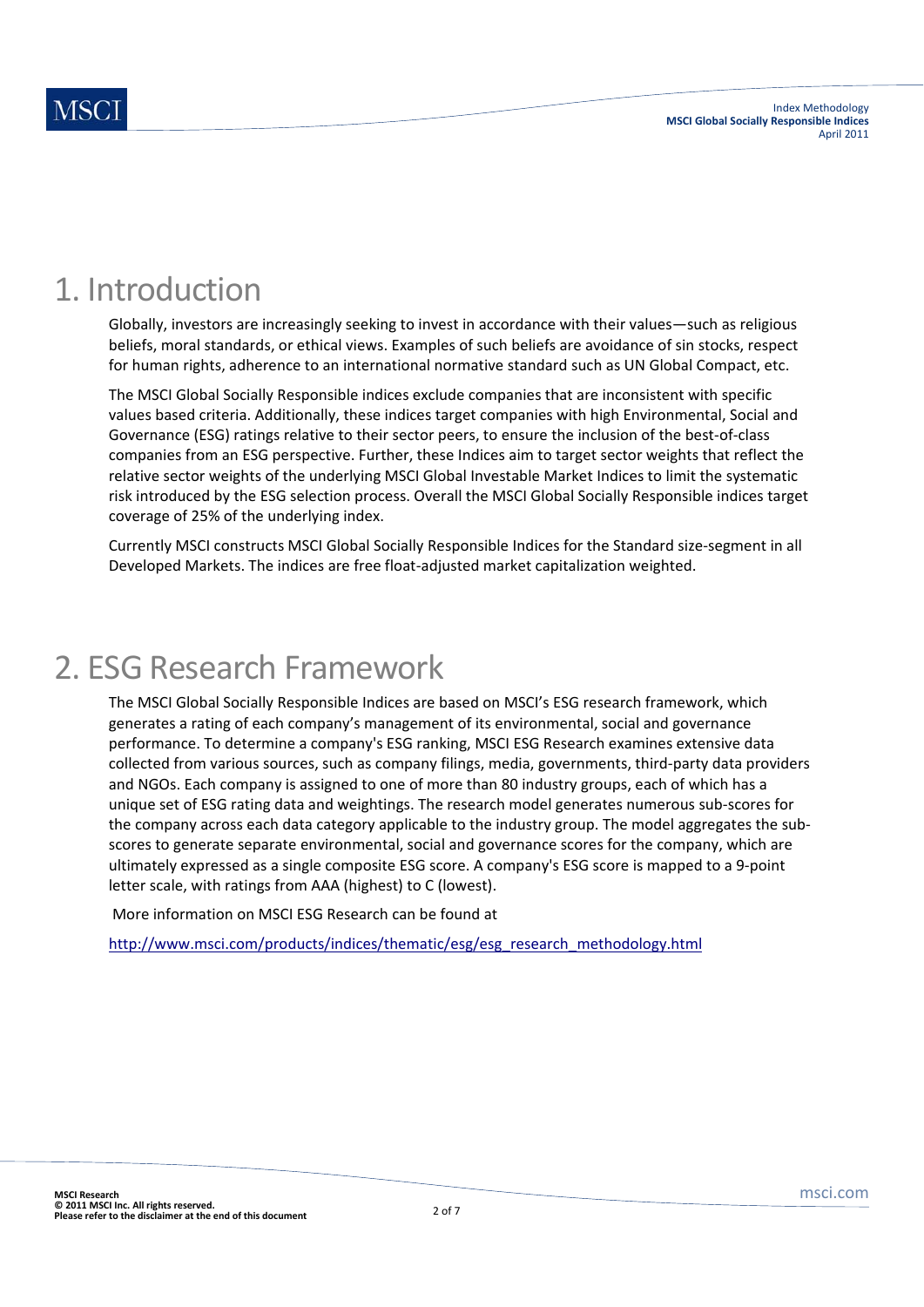### 3. Values Based Criteria

The MSCI Global Socially Responsible Indices exclude companies that are inconsistent with the following values based criteria:

- Alcohol
- Civilian Firearms
- Gambling
- Military Weapons
- Nuclear Power
- Tobacco
- Adult Entertainment
- Genetically Modified Organisms (GMO)

Please refer to Appendix 1 for more details on these criteria

### 4. Constructing the MSCI Global Socially Responsible Indices

#### 4.1. Underlying universe

The selection universe for the MSCI Global Socially Responsible Indices is defined by the constituents of the MSCI Global ESG Indices. The MSCI Global ESG Indices target the highest ESG rated companies, making up 50% of the free float adjusted market capitalization in each sector in each region of the MSCI World Index. Only companies with an ESG rating of "B" or above are eligible for inclusion in the MSCI Global ESG Indices. This choice of universe ensures that only the best-of-class ESG companies in each region and sector are included in the MSCI Global Socially Responsible Indices.

#### 4.2. Exclusion Criteria

Companies that are inconsistent with the values based criteria described in Section 3 are excluded from the MSCI Global Socially Responsible Indices. Additionally, any company that has an ESG rating of "BB" or lower is not eligible for inclusion in the MSCI Global Socially Responsible Indices. This rating criterion ensures a high minimum level of ESG performance, consistent with the aim of including only the best-ofclass companies in the index.

#### 4.3. Index Construction

Currently MSCI constructs MSCI Global Socially Responsible Indices for the Standard size‐segment in all Developed Markets. These indices are constructed at a regional level with the regions being defined as follows:

USA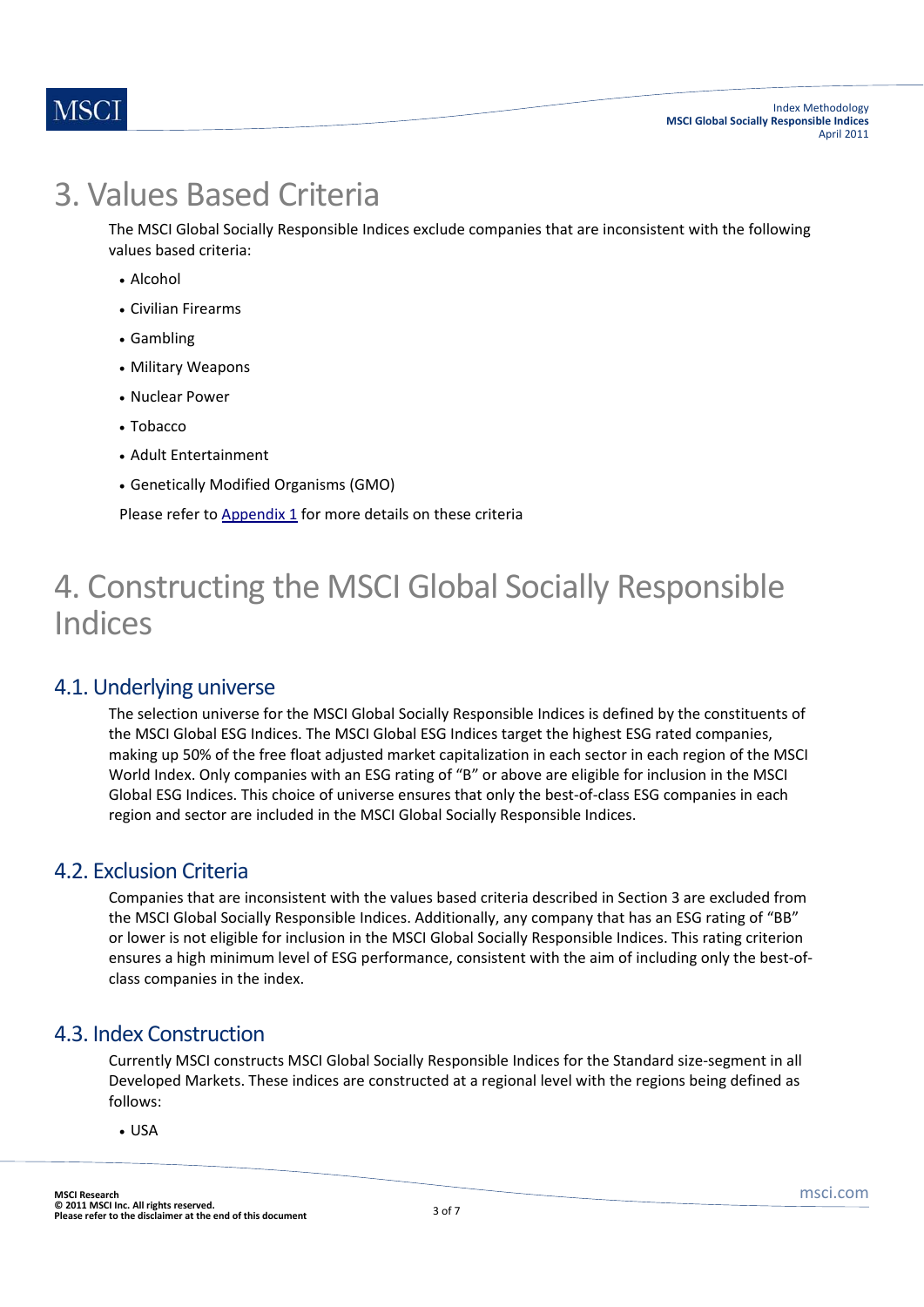

- Canada
- Europe and Middle East
- Pacific

Each regional Socially Responsible index targets 50% of the free float adjusted market capitalization of each Global Industry Classification Standard (GICS®) sector of the underlying MSCI regional ESG Index. These regional Socially Responsible indices are then aggregated together to construct the MSCI World Socially Responsible Index.

### 5. MAINTAINING THE MSCI GLOBAL SOCIALLY RESPONSIBLE INDICES

#### 5.1. Annual Index Review

The composition of the MSCI Global Socially Responsible Indices is reviewed on an annual basis in May to coincide with the annual index review of the underlying MSCI Global ESG Indices. The changes are implemented at the end of May. Ratings used for the annual index review are taken as of the end of April.

At the annual index review, the composition of the MSCI Global Socially Responsible Indices is reassessed in order to target 50% free float‐adjusted cumulative market capitalization of each sector of the underlying regional ESG Index. For each sector, the constituents of the underlying regional ESG Index are first ranked based on the company level ESG Score and then by decreasing free float adjusted market capitalization. Constituents for the Socially Responsible index are then selected in the following order till the 50% coverage by cumulative free float adjusted market capitalization target is reached.

- Companies in the top 35%
- 'AA' rated companies in the top 50%
- Current index constituents in the top 65%
- Remaining Companies in the eligible universe

The above rules are applied sequentially so that the MSCI Global Socially Responsible index includes companies with high ESG performance, while minimizing turnover.

#### 5.2.Quarterly Index Reviews

The MSCI Global Socially Responsible Indices are also reviewed on a quarterly basis to coincide with the regular index reviews of the underlying regional ESG Indices. The changes are implemented at the end of February, August and November. Ratings used for the quarterly index reviews will be taken as of the end of the month preceding the index review, i.e., October, January and July.

At the quarterly index reviews, any existing index constituent whose rating falls to "BB" or lower is deleted from the MSCI Global Socially Responsible Indices. Additionally, any existing constituent that is no longer consistent with the values based criteria is also deleted from the MSCI Global Socially Responsible Indices.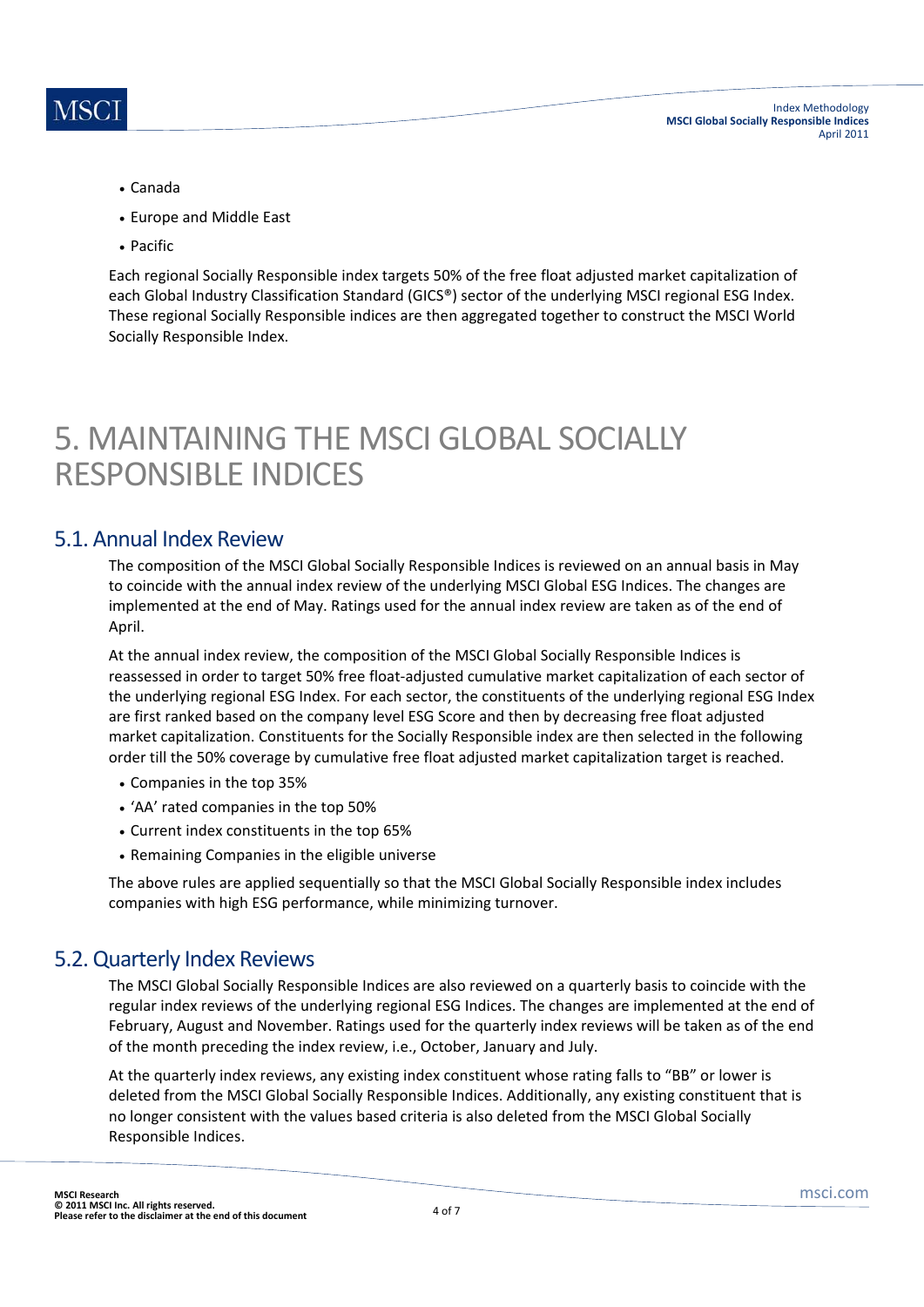Additions to the indices are only considered in those sectors where the resulting free float adjusted market capitalization coverage does not meet the 50% target. Market price movements may cause small deviations in the sector coverage between two index reviews and so a buffer of 10% is used on the target coverage of 50% is used to define under‐representation, in order to minimize turnover. Companies are added only in those sectors where the current market capitalization coverage is less than 45%, until the 50% target is reached. A company must have a rating of "BBB" or higher to be considered for addition to the indices.

#### 5.3.Ongoing Event‐Related Maintenance

The MSCI Corporate Events Methodology is applied for the maintenance of the MSCI Global Socially Responsible Indices between index reviews. In general, there will be no additions to or deletions from the index between two index reviews, except when the new security results from an event affecting an existing index constituent. Companies deleted from the underlying index between index reviews are also deleted at the same time from the MSCI Global Socially Responsible Indices. The details relating to the handling of specific corporate event types can be found in the MSCI Corporate Events Methodology book available at:

http://www.msci.com/products/indices/size/standard/methodology.html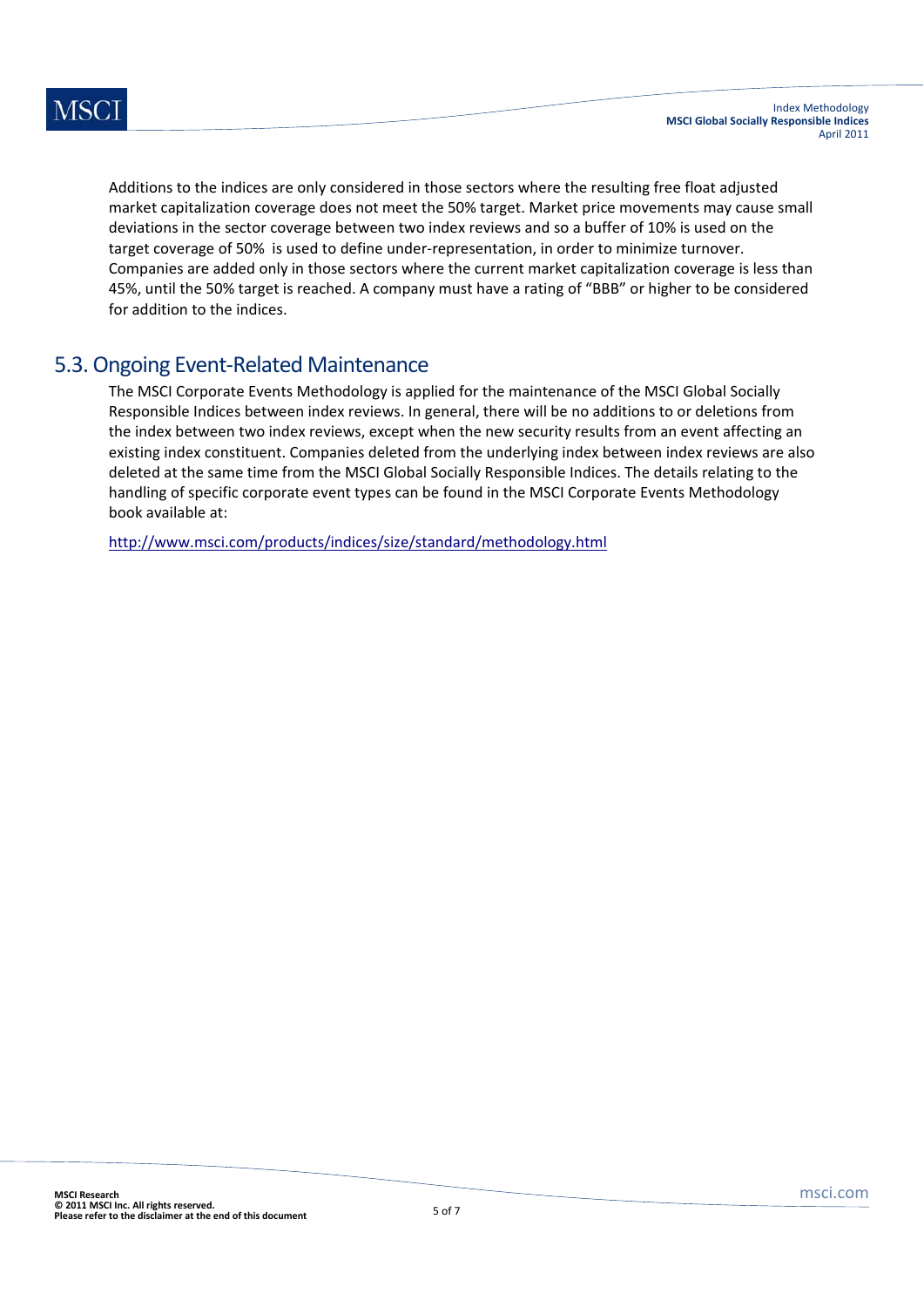

## Appendix 1: Values Based Exclusion Criteria

The MSCI Global Socially Responsible Indices exclude companies that are inconsistent with the following values based criteria:

- **Alcohol**
	- "Producer" companies that earn 5% or more of revenues from alcohol‐related activities
- **Civilian Firearms**
	- All companies classified as "Producer"
	- "Retailer" companies that earn 15% or more from civilian firearms
- **Gambling**
	- "Operations" and "Support" companies that earn 5% or more of revenues from gamblingrelated activities
- **Military Weapons**
	- All companies classified as "Nuclear Weapons Systems", "Nuclear Weapons Components", "Chemical and Biological Weapons Systems", and "Chemical" and "Biological Weapons Components"
	- All companies classified as a "Cluster Bomb Manufacturer"
	- All companies classified as a "Landmine Manufacturer"
	- All companies that earn 5% or more from Military Weapons ‐ "Weapons ‐ Global Total Maximum Percentage of Revenue"
- **Nuclear Power**
	- All companies classified as nuclear "Utility"
	- "Essential supplier": companies that earn 5% or more of revenues from nuclear‐related activities
	- All companies involved in Uranium Mining
	- All companies involved in designing nuclear reactors
- **Tobacco**
	- All companies classified as "Producer"
	- "Distributor", "Retailer", and "Supplier" companies that earn 15% or more from tobacco products
- **Adult Entertainment**
	- All companies classified as "Producer" that earn more than 5% of revenues from this activity
- **Genetically Modified Organisms (GMO)**
	- Companies that genetically modify plants, such as seeds and crops, and other organisms intended for agricultural use or human consumption. No revenue threshold is used.